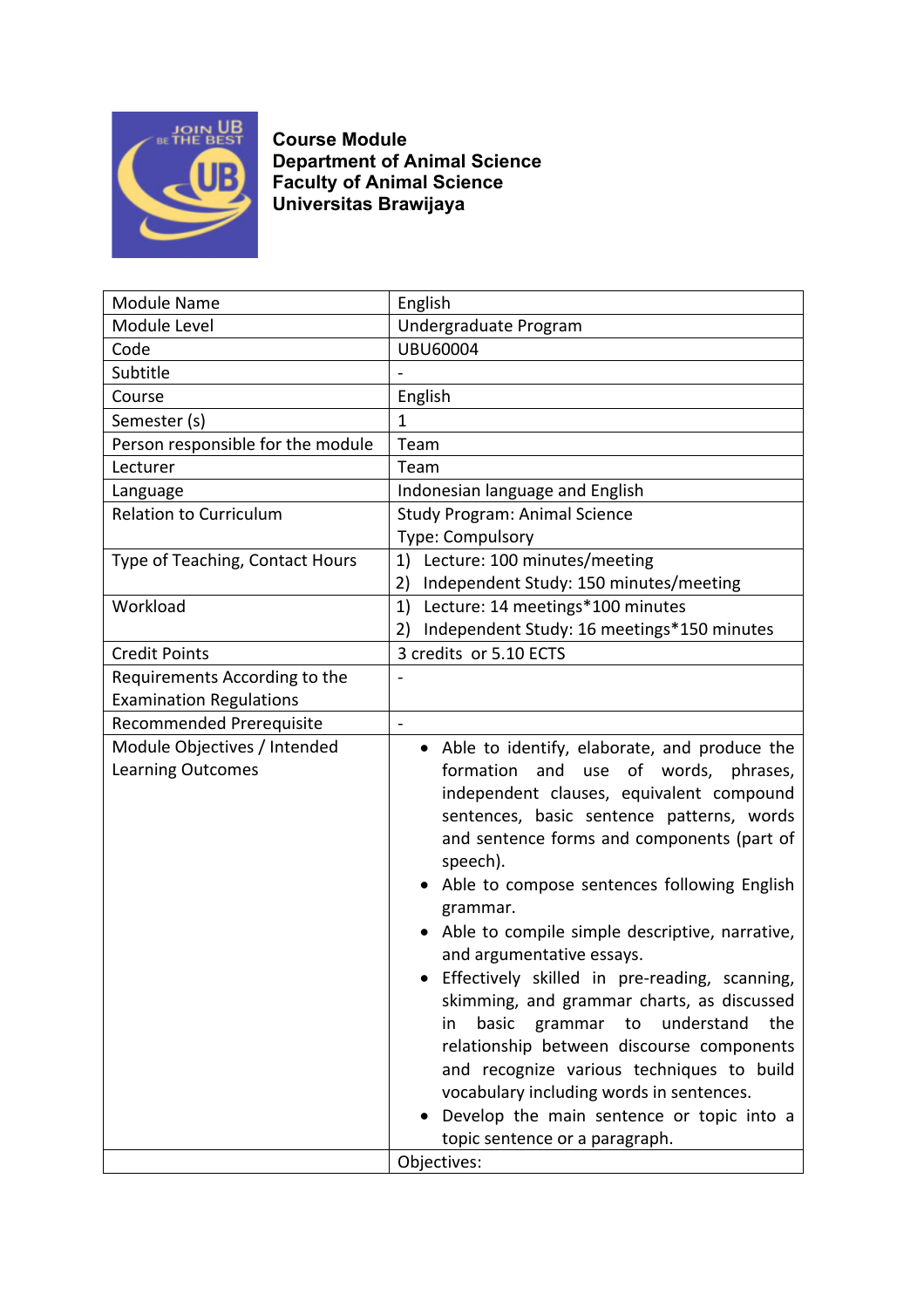|         | This course trains students to make<br>sentences in accordance with English grammar,<br>make simple descriptive,<br>narrative, and argumentative essays, doing pre-<br>reading, scanning,<br>skimming, and grammar charts, as discussed in<br>basic grammar session to<br>understand the relationships between discourse<br>components and introduce various techniques to<br>enrich vocabulary, including words in sentences,<br>and developing the main sentence or topic into a<br>topic sentence or developing a paragraph. |
|---------|---------------------------------------------------------------------------------------------------------------------------------------------------------------------------------------------------------------------------------------------------------------------------------------------------------------------------------------------------------------------------------------------------------------------------------------------------------------------------------------------------------------------------------|
|         | Knowledge: Able to identify, elaborate, and produce<br>the formation and use of<br>words, phrases, independent clauses, equivalent<br>compound<br>sentences, basic sentence patterns, words and<br>sentence forms and<br>part of speech.                                                                                                                                                                                                                                                                                        |
|         | <b>Skills</b><br>Cognitive<br>Developing the main sentence or topic into a topic<br>sentence or developing a paragraph                                                                                                                                                                                                                                                                                                                                                                                                          |
|         | Phsycomotoric<br>Skilled in doing pre-reading, scanning, skimming,<br>and understanding<br>grammar charts effectively, as discussed in basic<br>grammar session to<br>understand the relationship between discourse<br>components and<br>introduce various techniques to enrich vocabulary,<br>including words in<br>sentences.                                                                                                                                                                                                 |
|         | Competences<br>Students can develop comprehensive insight and<br>mindset according to the<br>science and field of the animal industry                                                                                                                                                                                                                                                                                                                                                                                           |
| Content | 1. Nouns, pronouns, and determiners<br>2. Tenses (present, past, and future)<br>3. Active and passive sentences<br>4. General reading<br>5. Writing: Linking words, phrases, and sentences<br>into a coherent paragraph<br>6. Writing and reading comprehension-Poultry                                                                                                                                                                                                                                                         |